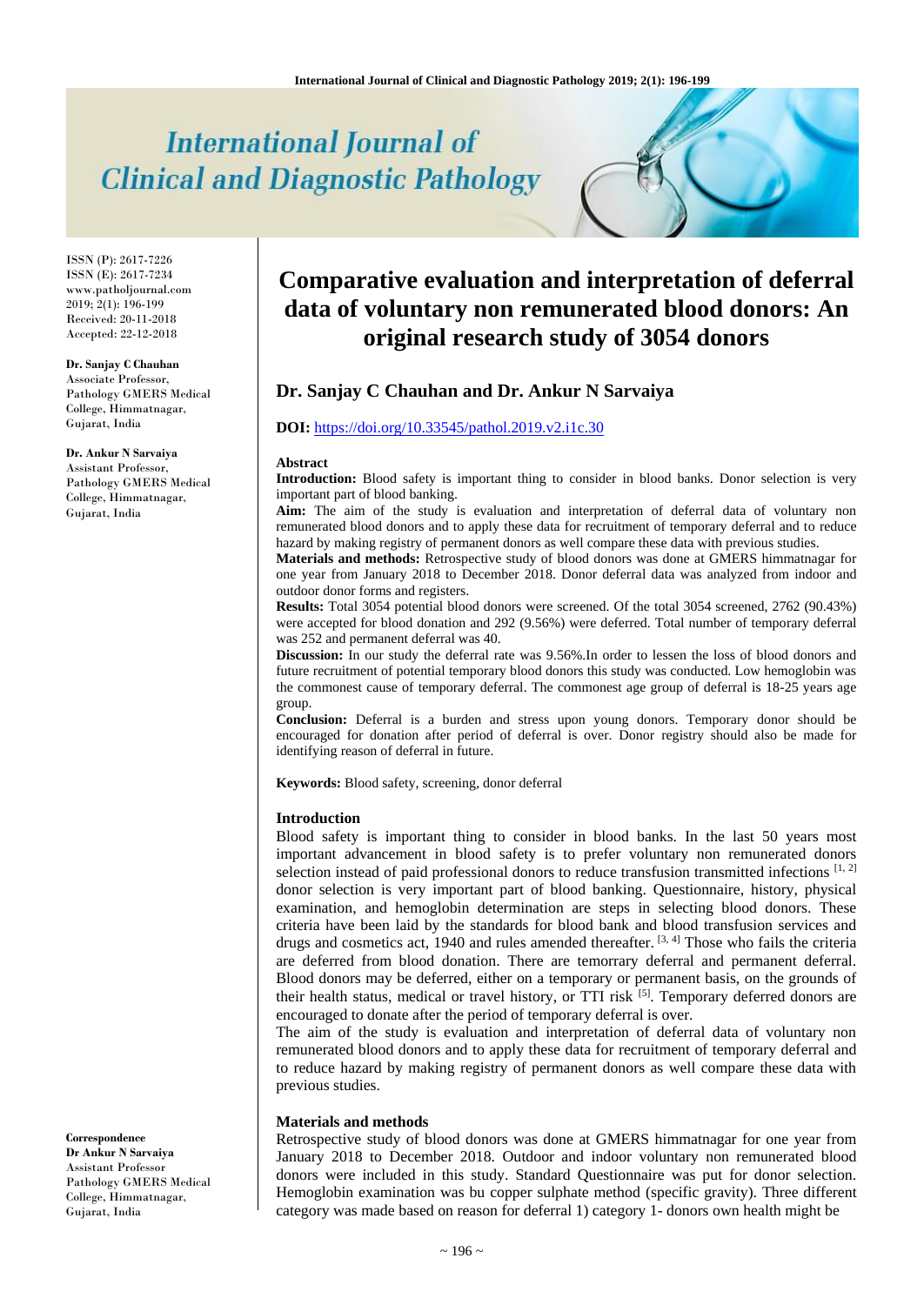affected by donation 2) category 2 - recipients may get transfusion transmitted infection by potentially infectious blood, 3) category 3- transmissibility is unknown or other conditions, social and physical considerations by which donor is not suitable.

# **Results**

Total 3054 potential blood donors were screened at our institute and our outdoor voluntary blood donation camps. Of the total 3054 screened, 2762 (90.43%) were accepted for blood donation and 292 (9.56%) were deferred either for temporary duration or permanently. Of total 3054, 2982 were males and 72 were females. (Table 1)

**Table 1:** Gender distribution of all accepted and deferred donors

| <b>Donors</b> | Accepted | <b>Deferred</b> | Total |
|---------------|----------|-----------------|-------|
| Male          | 2705     | 277             | 2982  |
| Female        | 57       | 15              | 72    |
| Total         | 2762.    | מפ              | 3054  |

Total number of temporary deferral was 252 and permanent deferral was 40. Category wise total, temporary and permanent deferral number and percentage have been shown in table 2.

|  | Table 2: Category wise deferral |  |  |
|--|---------------------------------|--|--|
|--|---------------------------------|--|--|

| Category   | Total    | Percentage (out of | Temporary deferral | <b>Percentage</b>  | Permanent deferral | Percentage         |
|------------|----------|--------------------|--------------------|--------------------|--------------------|--------------------|
|            | deferral | total 3054)        | numbers            | temporary deferral | numbers            | permanent deferral |
| Category 1 | 205      | 6.71               | 182                | 62.32              |                    | 7.53               |
| Category 2 | 33       | 1.08               | 22                 | 7.53               |                    | 3.76               |
| Category 3 | 54       | .76                | 48                 | 16.44              | 06                 | 2.05               |
| Total      | 292      | 10.26              | 252/292            | 86.29%             | 40/292             | 13.34%             |

| Males $(n=277)$ |                |                   | Females $(n=15)$ |                |                   |
|-----------------|----------------|-------------------|------------------|----------------|-------------------|
| Causes          | <b>Numbers</b> | <b>Percentage</b> | Causes           | <b>Numbers</b> | <b>Percentage</b> |
| Low hemoglobin  | 151            | 54.51             | Low hemoglobin   | 06             | 40                |
| Low weight      |                | 5.41              | Low weight       | 05             | 33.33             |
| High BP         |                | 3.97              | <b>Menses</b>    | 02             | 13.33             |
| Infection       | 08             | 2.89              | Infection        | 01             | 6.66              |
| Medicine        | 07             | 2.53              | Medicine         | 00             | 00                |

18-25 years is the commonest age group in both males and females for deferral. (table 3)

**Table 4:** Age and sex wise distribution of deferred donors

| Males $(n=277)$ |                         |                   | Females $(n=15)$ |                         |                |  |
|-----------------|-------------------------|-------------------|------------------|-------------------------|----------------|--|
| Age in years    | <b>Number of donors</b> | <b>Percentage</b> | Age in years     | <b>Number of donors</b> | Percentage     |  |
| Less than 18    | 02                      | 0.72              | Less than 18     | 00                      | 00             |  |
| 18-25           | 154                     | 55.59             | 18-25            | 09                      | 60             |  |
| $26 - 35$       | 51                      | 18.41             | 26-35            | 03                      | 20             |  |
| $36 - 45$       | 26                      | 9.39              | $36 - 45$        | 02                      | 13.33          |  |
| $46 - 55$       | 20                      | 7.22              | $46 - 55$        | 01                      | 6.66           |  |
| 56-65           | 22                      | 7.94              | 56-65            | 0 <sup>0</sup>          | 00             |  |
| >65             | 02                      | 0.72              | >65              | 0 <sup>0</sup>          | 0 <sup>0</sup> |  |
| Total           | 277                     | 100               | Total            |                         | 100            |  |

Different percentages of temporary and permanent deferral of males, females and vice versa have been shown in table 4.

| <b>Table 5:</b> Sex distribution of donor deferral |  |  |  |
|----------------------------------------------------|--|--|--|
|----------------------------------------------------|--|--|--|

|                                                       | <b>Temporary</b> | <b>Temporary deferral</b><br>percentage of males   Permanent   percentage of males   Total<br>and females |               | <b>Permanent deferral</b><br>females |     |
|-------------------------------------------------------|------------------|-----------------------------------------------------------------------------------------------------------|---------------|--------------------------------------|-----|
| Male                                                  | 238              | 85.92%                                                                                                    | 39            | 14.07%                               | 277 |
| Male percentage of temporary and permanent deferral   | 94.44%           |                                                                                                           | 97.5%         |                                      |     |
| Female                                                |                  | 93.33%                                                                                                    | $\Omega$      | 6.66%                                |     |
| Female percentage of temporary and permanent deferral | 5.55%            |                                                                                                           | 2.5%          |                                      |     |
| Total                                                 | 252(86.30%)      |                                                                                                           | $40(13.70\%)$ |                                      | 292 |

# **Discussion**

For transfusion services to be safe, safe donor is the first step. [7] In our study the deferral rate was 9.56%. This rate is compared with other previous studies as shown in table 5. Strict criteria in donor selection are the reason for higher deferral rate. With different standards and levels of

strictness in selection criteria, there is wide variation in deferral rates worldwide from 5-10% to 20-40%. [8, 9, 10, 11, 12, 13, 14]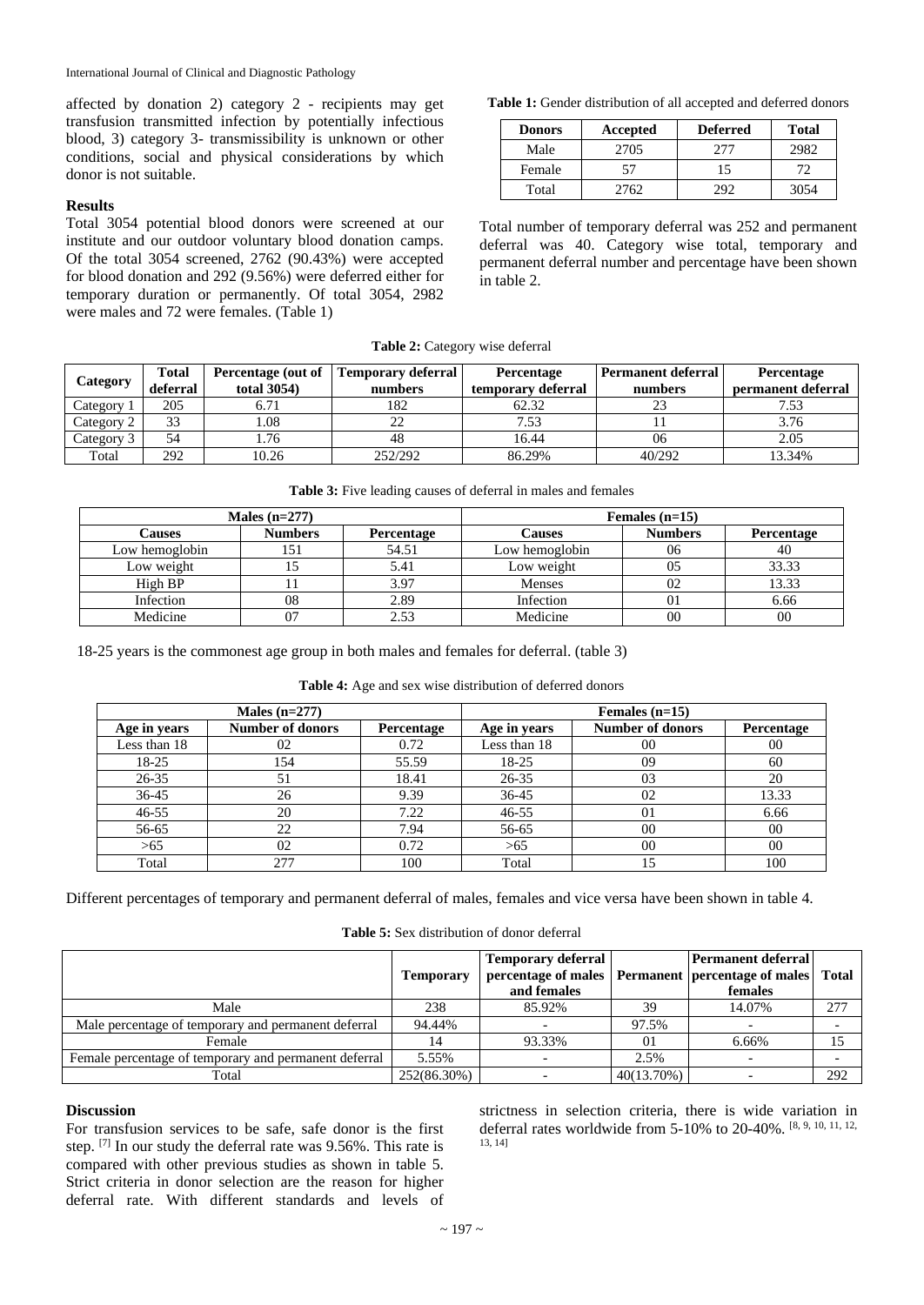| <b>Table 6:</b> Deferral rates |  |
|--------------------------------|--|
|--------------------------------|--|

| Author                   | Percentage |
|--------------------------|------------|
| Zou et al. $[15]$        | 12.8%      |
| Chaudhary et al. [16]    | 16.4%      |
| Bahadur et al. [17]      | 9%         |
| Custer et al. [18]       | 13.6%      |
| Lawson ayayi et al. [19] | 10.8%      |
| Lim et al. $[6]$         | 14.4%      |
| Our study                | 9.56%      |

Stringent criteria may impart losses in total donation. While transfusion transmitted infection has been the focus of ours for years, reasons for deferral has not received much attention. [7] to prevent losses in donation rates, future recruitment of donors is necessary.

Female donors are deferred more than male donors. Commonest reason in them was low hemoglobin followed by menstruation period and low body weight.

Low hemoglobin was the commonest cause of temporary deferral. Low hemoglobin is a reason in 60% and 40% of all temporary deferral causes in a study conducted by Custer *et al.* [18] and Halperin *et al.* [20]. Second most common cause of temporary deferral was low body weight. Low hemoglobin and low body weight in combination were 64.96% out of all temporary deferral as comparable with 59.5% by Bahadur *et al.* [21] .

18-25 years age group was the most common age group deferred. Younger individuals are motivated and more often doing blood donation compared to older ones. Low hemoglobin is common cause for deferral in males and females. Nutritional deficiency needs to be corrected im them, they are referred to physicians.

High blood pressure was the commonest cause of permanent deferral. Bahadur S<sup>[17]</sup> and Sunder P<sup>[21]</sup> have similar findings.

 $252(86.30%)$  were temporary deferral and  $40(13.70%)$  were permanent deferrals out of total 292. Custer *et al.* [18] and arslan *et al.* <sup>[22]</sup> have 10.6 and 10% permanent deferrals.

# **Conclusion**

A healthy voluntary non remunerate d blood donor is a key and source of operating any blood bank. Deferral is a burden and stress upon young donors. Temporary donor should be encouraged for donation after period of deferral is over. Providing moral support and couselling of deferred donors is must. The National Donor Deferral Registry (NDDR) is a database of permanently deferred source plasma donors in North America. Such registry is the neeed of a time in our country also. This registry helps identifying permanently deferred donors. These permanenty deferred donors are threst to blood recipients if their blood is infected. Motivation of those donors is also important. Professional paid donors in lieu of money are also a threat to safe blood donation.

# **References**

- 1. Davey RJ. Recruiting blood donors: challenges and opportunities. Transfusion. 2004; 44(4):597-600.
- 2. Domen RE. Paid-versus-volunteer blood donation in the United States: a historical review. Transfusion medicine reviews. 1995; 9(1):53-9.
- 3. Drugs and cosmetics act. Available from www.cdsco.nic.in/writereaddata/Drugs&Cosmetic

Act.pdf

4. Standards for blood bank and blood transfusion services. National AIDS control organization. Ministry of health and family welfare, government of India, New Delhi.

Availablefromwww.naco.gov.in/sites/default/files/Stan dards%20for%20Blood%20Banks%20and%20Blood% 20Transfusion%20Services.pdf

- 5. World Health Organization, Centers for Disease Control and Prevention. Blood donor counselling: implementation guidelines, 2014.
- 6. Lim JC, Tien SL, Ong YW. Main causes of predonation deferral of prospective blood donors in the Singapore Blood Transfusion Service. Annals of the Academy of Medicine, Singapore. 1993; 22(3):326-31.
- 7. Agnihotri N. Whole blood donor deferral analysis at a center in Western India. Asian J Transfus Sci. 2010; 4:116-22.
- 8. Tomasulo PA, Anderson AJ, Paluso MB, Gutschenritter MA, Aster RH. A study of criteria for blood donor deferral. Transfusion. 1980; 20(5):511-8.
- 9. Rabeya Y, Rapiaah M, Rosline H, Ahmed SA, Zaidah WA, Roshan TM. Blood pre-donation deferrals--a teaching hospital experience.
- 10. Kwa SB, Ong YW, Gaw YN. A study of the causes and rejection rates. Singapore medical journal. 1966; 7(1):61-8.
- 11. Charles KS, Hughes P, Gadd R, Bodkyn CJ, Rodriguez M. Evaluation of blood donor deferral causes in the Trinidad and Tobago National Blood Transfusion Service. Transfusion Medicine. 2010 20(1):11-4.
- 12. Madan N, Qadiri J, Akhtar F. Study of blood donor profile at a tertiary care teaching hospital. Journal of the Academy of Hospital Administration. 2005; 17(2):31-4.
- 13. Di Lorenzo Oliveira C, Loureiro F, De Bastos MR, Proietti FA, Carneiro‐Proietti AB. Blood donor deferral in Minas Gerais State, Brazil: blood centers as sentinels of urban population health. Transfusion. 2009; 49(5):851-7.
- 14. Karp JK, King KE. International variation in volunteer whole blood donor eligibility criteria. Transfusion. 2010; 50(2):507-13.
- 15. Zou S, Musavi F, Notari EP, Rios JA, Trouern‐Trend J, Fang CT. Donor deferral and resulting donor loss at the American Red Cross Blood Services, 2001 through 2006. Transfusion. 2008; 48(12):2531-9.
- 16. Chaudhary RK, Gupta D, Gupta RK. Analysis of donor‐deferral pattern in a voluntary blood donor population. Transfusion Medicine. 1995; 5(3):209-12.
- 17. Bahadur S, Jain S, Goel RK, Pahuja S, Jain M. Analysis of blood donor deferral characteristics in Delhi, India. Southeast Asian Journal of Tropical Medicine and Public Health. 2009; 40(5):1087.
- 18. Custer B, Johnson ES, Sullivan SD, Hazlet TK, Ramsey SD, Hirschler NV *et al*. Quantifying losses to the donated blood supply due to donor deferral and miscollection. Transfusion. 2004; 44(10):1417-26.
- 19. Lawson-Ayayi S, Salmi LR. Epidemiology of blood collection in France. European journal of epidemiology. 1999; 15(3):285-92.
- 20. Halperin D, Baetens J, Newman B. The effect of short-term, temporary deferral on future blood donation. Transfusion. 1998; 38(2):181-3.